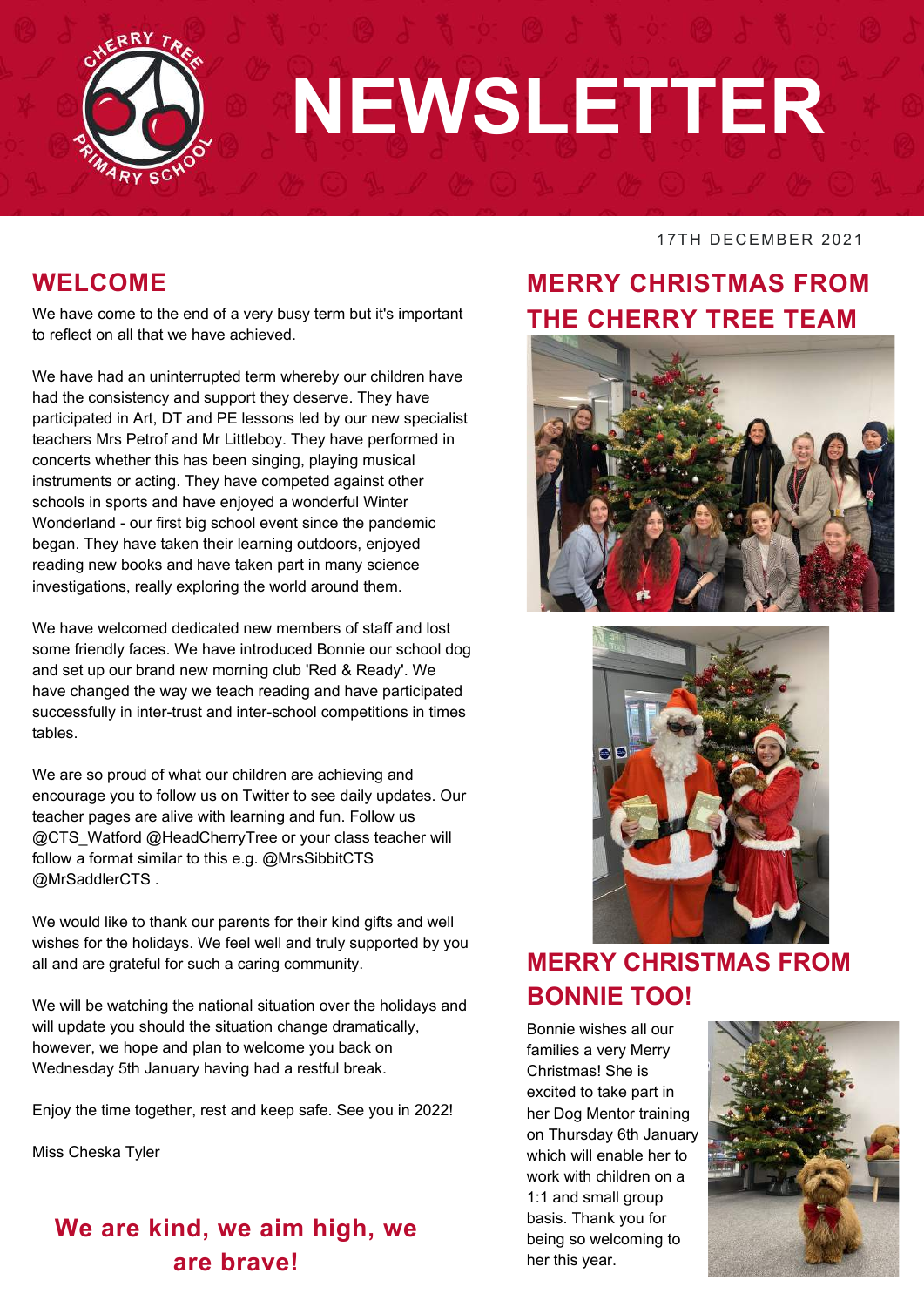# **READING CORNER**

Welcome to our final Reading corner of 2021!

What a year it has been! All the children at Cherry Tree have been reading and enjoying a huge range of books during their reading lessons and it is wonderful to see them developing and nurturing a love of books.

I am therefore pleased to announce that our school library is now back in action!

We have ordered some new furniture for the library which will be arriving in the new year but in the meantime the children are now able to browse and enjoy all the wonderful books we have on offer.

Wishing you all peaceful, joyful and Happy Holidays.

Happy reading.....

Jane Sibbit Reading leader



#### **KS1 WENT TO WINDSOR!**

On Friday, Year 1 visited a very historic building. The children were so excited to travel to Windsor Castle and learn more about why it was built in this location nearly 1000 years ago. The children showed fantastic knowledge about castles and were amazed at being able to see the castle features including the battlements. They showed off their knowledge to all of the staff at Windsor and we were very proud of them.

#### **YEAR 2 WERE ON FIRE!**

Year 2 had a very important visit this week to support their topic on the Great Fire of London.



## **GOODBYE**

Sadly, we will be saying goodbye to Mrs Crockett and Miss Campbell this week. Both ladies have been incredibly committed to our children during challenging times and we will miss them very much.

We wish both of them luck in their new roles.

Mr Byer and Ms Hosier are also leaving our cleaning team this term. We would like to thank them for their time here at Cherry Tree - you will be missed.

## **KS1 CHOIR VISIT**

The KS1 choir were delighted to have our first performance on Monday afternoon. We were invited to visit the residents of Courtlands Lodge care home to sing to the residents. The children loved being carol singers in their garden, singing festive tunes and spreading Christmas cheer to an excited and appreciative audience. Year 2 had also made a card for the residents which we were able to deliver and in return, the choir were given a small gift. We can't wait for our next performance and for future opportunities to build relationships with people in our community.

## **SCHOOL PANTO - ALADDIN!**

We have purchased an online school panto this year! The children watched this in classes on Thursday 16th December. However, we would like to make this accessible for our families over the holidays. If you could like to watch this at home, please use this link:

<https://vimeo.com/641436194> Password: Aladdin



#### **CROSS TRUST COMPETITIONS**

Currently Cherry Tree are in the lead against all Trust schools after both Year 1 and Year 2 have won their competitive days.

We are very proud of our children's sporting spirit and look forward to seeing how Key Stage 2 get on in the next term.

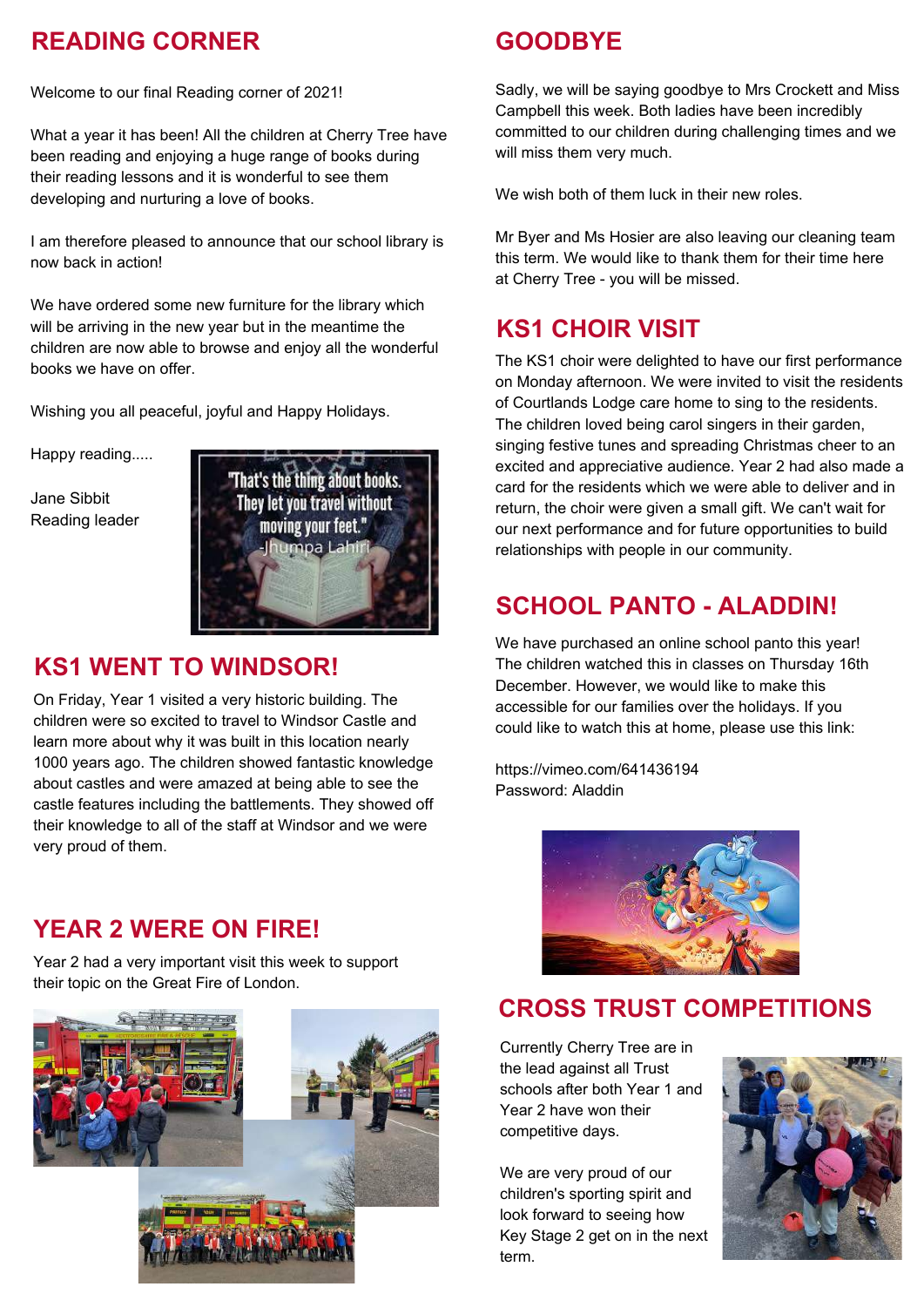# **NURSERY ADMISSIONS**

The application window for September 2022 Nursery admissions is now open, please register your interest [here.](https://forms.office.com/r/0dupw0CY0E)

#### **RECEPTION ADMISSIONS**

#### Current Nursery [parents:](https://cherry-tree-primary.uk.arbor.sc/)

The online system to apply for your child's Reception place is now open. Your child's nursery place does not guarantee a Reception place. Click [here](https://www.hertfordshire.gov.uk/services/schools-and-education/school-admissions/primary-junior-and-middle-schools/primary-junior-and-middle-school-places.aspx) to make an [application](https://cherry-tree-primary.uk.arbor.sc/) for September 2022. Please do not hesitate to see Mrs Brown in the School Office if you have any queries or need help completing your [application.](https://cherry-tree-primary.uk.arbor.sc/)

#### [Prospective](https://cherry-tree-primary.uk.arbor.sc/) parents:

We are currently holding tours of our school for [prospective](https://cherry-tree-primary.uk.arbor.sc/) parents applying for Reception and Nursery places. If you know anyone who would like to join our wonderful school please ask them to register for a tour on our website.

# **CURRENT VACANCIES**

Please check our school website to find information on joining us here as part of the Cherry Tree team!

We are currently advertising for:

- Level 3 Early Years Teaching Assistant
- Cleaner
- Premises Assistant
- Pastoral Leader

#### **PEDESTRIAN GATES**

For safeguarding purposes, can we please ask parents/carers not to leave the pedestrian gate open when you enter the school grounds during the day.

# **FREE SCHOOL MEALS (FSM) VOUCHERS**

For those eligible families that receive FSM, Hertfordshire County Council have issued vouchers for the Christmas holidays, you should have received an email this week with details on how to claim your voucher.





The Friends would like to thank all the children and their families for participating with our fundraising effort this year!

Since September we have raised £1,700 from our Halloween disco and Christmas events alone.

Throughout the year, we are delighted to report to you that we have given back £9000 to our school! This has gone towards:

New school jumpers Infant classroom beanbags Year 6 Leavers Hoodies Picnic benches Story-telling chair and seating Reception starter bags, including stationary.

This term we have contributed towards the new outdoor floodlights and the real Christmas Trees in school. In January, the spring chicks will be arriving in Berries and Reception.

We are always looking for more active members for our Friends, please contact [friends@cherrytree.herts.sch.uk](mailto:friends@cherrytree.herts.sch.uk) if you might be interested.

Thank you to everyone and have a happy holiday.

The Friends



Bookings are now open for Spring 1!

If you would like to book your child into the club you can register via your Arbor Parent Portal and choose from daily or half-termly sessions, subject to availability. Click [here](https://www.cherrytree.herts.sch.uk/attachments/download.asp?file=934&type=pdf) for more information and to view the booking guide.

You will find our Red & Ready club in the Mulberry building.

Wed Jan 5th 22 - Spring Term begins

- Fri Dec 17th 22 Autumn 2 Term ends 1.30pm
	-
- Thurs 14th July 22 Year 6 Transition Day